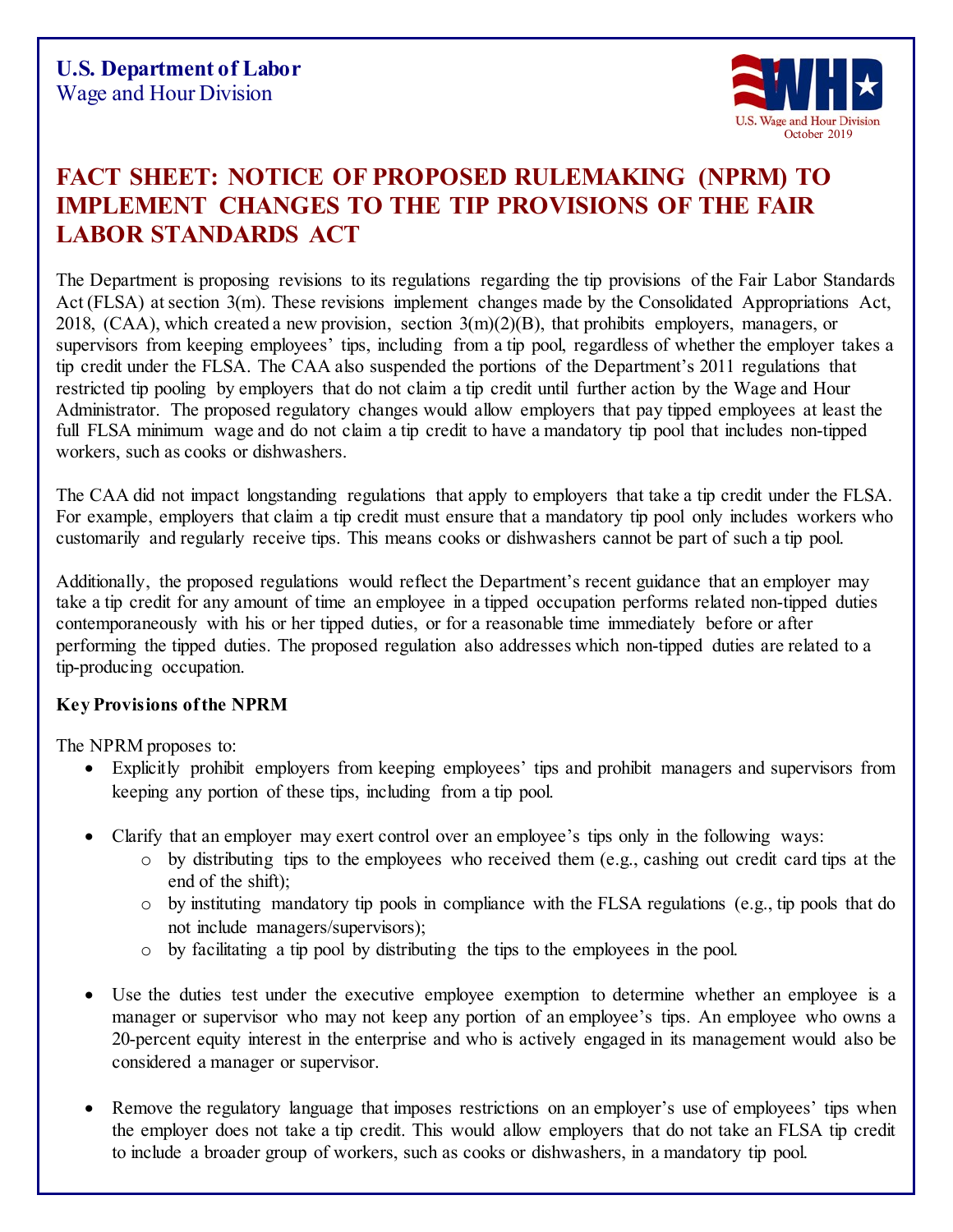- Provide that any employer that collects cash tips to facilitate a mandatory tip pool must fully redistribute the tips no less often than when it pays wages, to align the policy for cash tips with the current policy for tips paid via credit card.
- Incorporate in the regulations, as provided under the CAA, new civil money penalties (currently not to exceed \$1,100) that may be imposed when an employer unlawfully keeps tips in violation of  $3(m)(2)(B)$ , stating that the Department will only assess such penalties when the violations are repeated or willful.
- Amend the recordkeeping regulation to apply recordkeeping requirements to employers that do not take a tip credit to require them to keep records of those employees that receive tips and the tip amounts they receive to ensure uniformity and consistent and effective administration of section 3(m)(2)(B).
- Amend the regulations to reflect recent guidance explaining that an employer may take a tip credit for any amount of time that an employee in a tipped occupation performs related non-tipped duties contemporaneously with his or her tipped duties, or for a reasonable time immediately before or after performing the tipped duties. The proposed regulation would also provide that, in addition to the examples of related duties listed in the dual jobs regulation, a non-tipped duty is related to a tip-producing occupation if the duty is listed as a task of the tip-producing occupation in the Occupational Information Network (O\*NET).
- Amend the regulations addressing payment of tipped employees under Executive Order 13658 (Establishing a Minimum Wage for Contractors) consistent with certain proposed corresponding changes to the FLSA tip regulations and to otherwise align those regulations with the authority provided in the Executive Order.
- Withdraw the Department's NPRM, published on December 5, 2017, that proposed changes to the Department's tip credit regulations as that NPRM has been superseded by the CAA.

## **Background**

The FLSA generally requires covered employers to pay employees at least the federal minimum wage, which is currently \$7.25 per hour. Under section  $3(m)(2)(A)$  of the FLSA, an employer of tipped employees can satisfy its obligation to pay those employees the federal minimum wage by paying a lower direct cash wage (no less than \$2.13 per hour) and counting a limited amount of its employees' tips (no more than \$5.12 per hour) as a partial credit to satisfy the difference between the direct cash wage paid and the federal minimum wage (known as a "tip credit") if it follows certain requirements.

Since 1974, section 3(m) has provided that an employer that takes a tip credit may include only employees who customarily and regularly receive tips (*e.g.*, servers, bartenders, and bussers) in a mandatory tip pool. The Department's existing regulations, promulgated in 2011, apply these restrictions on mandatory tip pools to all employers, regardless of whether the employer takes a tip credit under the FLSA. This means cooks and dishwashers may not be part of such tip pools.

On March 23, 2018, Congress amended section 3(m) of the FLSA in the CAA. Among other things, the CAA suspended the operation of the Department's regulatory restrictions on the tip-pooling practices of employers that do not take a tip credit. The CAA also added section  $3(m)(2)(B)$ , which prohibits employers from keeping employee tips regardless of whether the employer takes a tip credit. The NPRM explains the impact of the CAA amendments on the Department's existing tip pooling regulations and proposes to amend its regulations to reflect the law's revisions to the tip provisions of the FLSA.